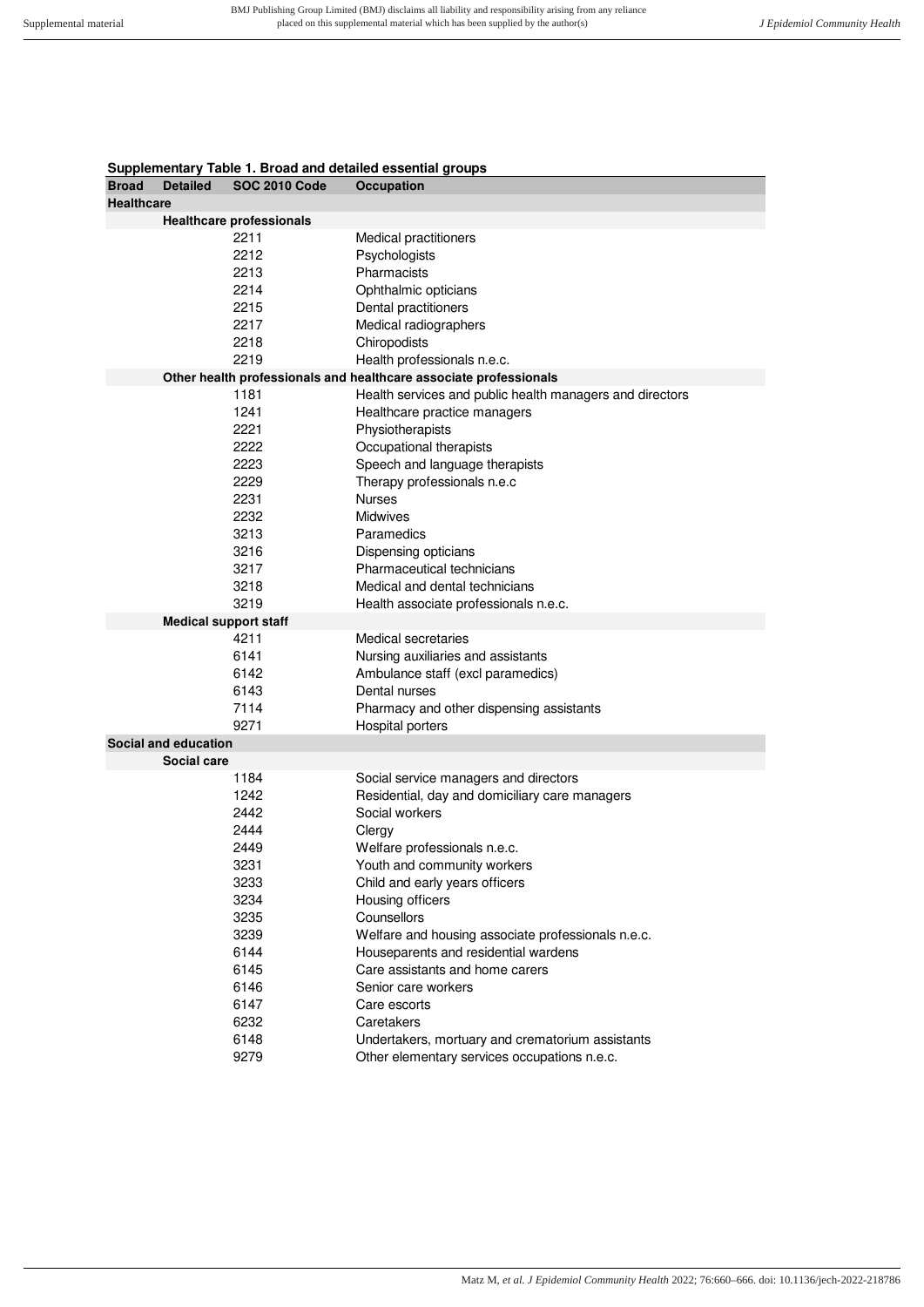| <b>Broad</b>           | <b>Detailed</b>  | <b>SOC 2010 Code</b>                                                                                                         | Supplementary Table T. Broad and detailed essential groups<br><b>Occupation</b>                                                                                                                                                                                                                                                                                                                                                                                                                                                                                                                                                                                                    |
|------------------------|------------------|------------------------------------------------------------------------------------------------------------------------------|------------------------------------------------------------------------------------------------------------------------------------------------------------------------------------------------------------------------------------------------------------------------------------------------------------------------------------------------------------------------------------------------------------------------------------------------------------------------------------------------------------------------------------------------------------------------------------------------------------------------------------------------------------------------------------|
|                        | <b>Education</b> |                                                                                                                              |                                                                                                                                                                                                                                                                                                                                                                                                                                                                                                                                                                                                                                                                                    |
|                        |                  | 2314<br>2315<br>2316<br>2319<br>6121<br>6125                                                                                 | Secondary education teaching professionals<br>Primary and nursery education teaching professionals<br>Special needs education teaching professionals<br>Teaching and other educational professionals n.e.c.<br>Nursery nurses and assistants<br>Teaching assistants                                                                                                                                                                                                                                                                                                                                                                                                                |
| <b>Other essential</b> |                  | 6126                                                                                                                         | Educational support assistants                                                                                                                                                                                                                                                                                                                                                                                                                                                                                                                                                                                                                                                     |
|                        |                  | <b>Police and protective services</b>                                                                                        |                                                                                                                                                                                                                                                                                                                                                                                                                                                                                                                                                                                                                                                                                    |
|                        |                  | 1172                                                                                                                         | Senior police officers                                                                                                                                                                                                                                                                                                                                                                                                                                                                                                                                                                                                                                                             |
|                        |                  | 1173<br>2443<br>3311<br>3312<br>3313<br>3314<br>3315<br>3319<br>6240<br>9231<br>9232<br>9233<br>9235<br>9239<br>9241<br>9242 | Senior officers in fire, ambulance, prison and related services<br><b>Probation officers</b><br>NCO <sub>s</sub> and other ranks<br>Police officers (sergeant and below)<br>Fire service officers (watch manager and below)<br>Prison service officers (below principal officer)<br>Police community support officers<br>Protective service associate professionals n.e.c.<br>Cleaning and housekeeping managers and supervisors<br>Window cleaners<br><b>Street cleaners</b><br><b>Cleaners and domestics</b><br>Refuse and salvage occupations<br>Elementary cleaning occupations n.e.c.<br>Security guards and related occupations<br>Parking and civil enforcement occupations |
|                        |                  | 9249                                                                                                                         | Elementary security occupations n.e.c.                                                                                                                                                                                                                                                                                                                                                                                                                                                                                                                                                                                                                                             |
|                        | Food             |                                                                                                                              |                                                                                                                                                                                                                                                                                                                                                                                                                                                                                                                                                                                                                                                                                    |
|                        |                  | 1162<br>1190<br>1211<br>1213<br>1254<br>5111<br>5112<br>5119<br>5431                                                         | Managers and directors in storage and warehousing<br>Managers and directors in retail and wholesale<br>Managers and proprietors in agriculture and horticulture<br>Managers and proprietors in forestry, fishing and related services<br>Shopkeepers and proprietors – wholesale and retail<br>Farmers<br>Horticultural trades<br>Agricultural and fishing trades n.e.c.<br><b>Butchers</b>                                                                                                                                                                                                                                                                                        |
|                        |                  | 5432                                                                                                                         | Bakers and flour confectioners                                                                                                                                                                                                                                                                                                                                                                                                                                                                                                                                                                                                                                                     |
|                        |                  | 5433<br>7111<br>7112<br>7130<br>8111                                                                                         | Fishmongers and poultry dressers<br>Sales and retail assistants<br>Retail cashiers and checkout operators<br>Sales supervisors<br>Food, drink and tobacco process operators                                                                                                                                                                                                                                                                                                                                                                                                                                                                                                        |
|                        |                  | 9111                                                                                                                         | Farm workers                                                                                                                                                                                                                                                                                                                                                                                                                                                                                                                                                                                                                                                                       |
|                        |                  | 9119                                                                                                                         | Fishing and other elementary agriculture occupations n.e.c.                                                                                                                                                                                                                                                                                                                                                                                                                                                                                                                                                                                                                        |
|                        |                  | 9134                                                                                                                         | Packers, bottlers, canners and fillers                                                                                                                                                                                                                                                                                                                                                                                                                                                                                                                                                                                                                                             |
|                        |                  | 9251<br>9259                                                                                                                 | Shelf fillers<br>Elementary sales occupations n.e.c.                                                                                                                                                                                                                                                                                                                                                                                                                                                                                                                                                                                                                               |

## **Supplementary Table 1. Broad and detailed essential groups**